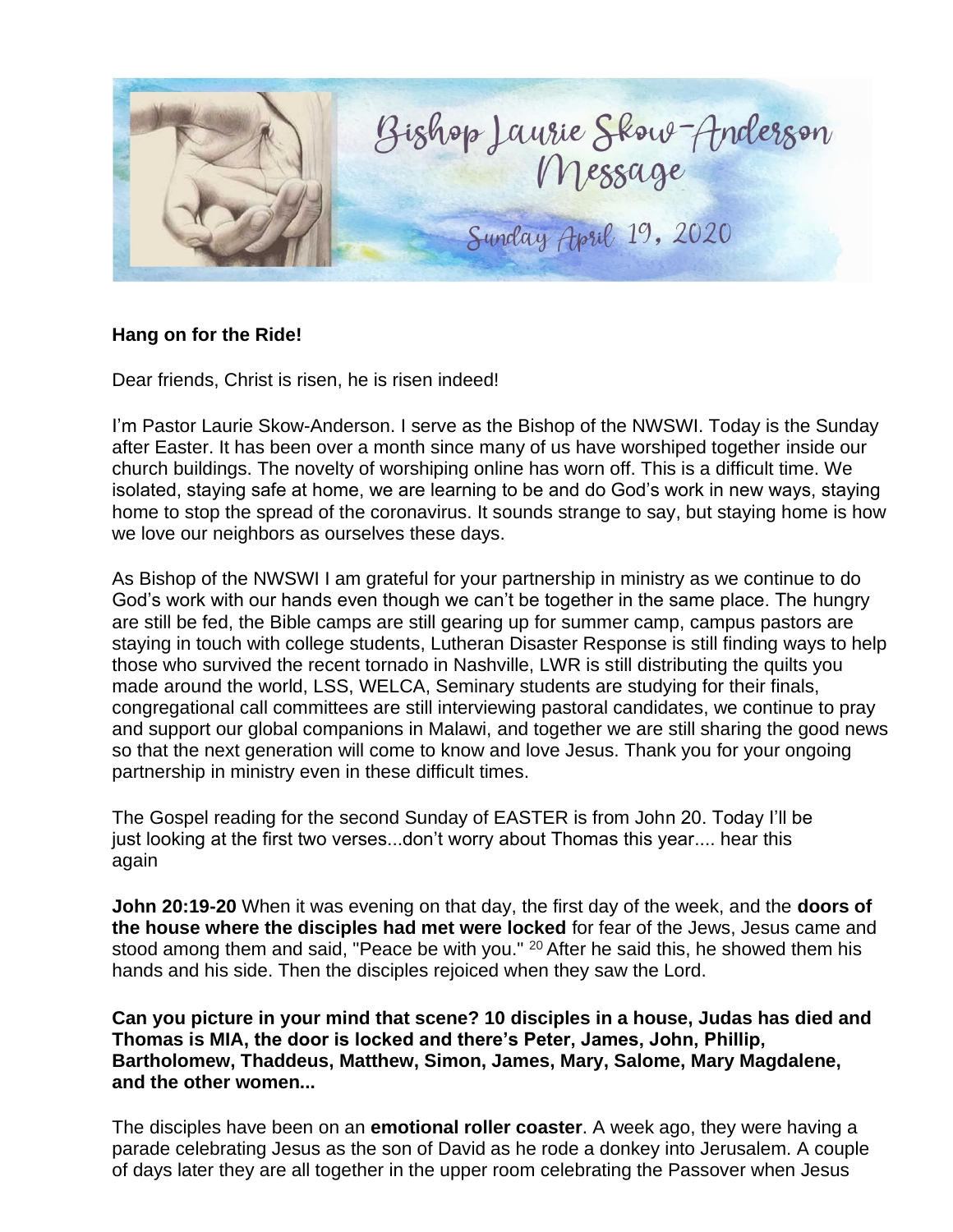broke the bread and said, "this is my body." And before they knew what had happened Jesus had been condemned to death, hung a cross and died between two criminals. That was Friday at 3:00 pm when the sky turned black, Jesus said it was finished and breathed his last. Talk about a roller coaster ride. That was only Friday and now today, we read in John's gospel that it's Sunday night and the reality of Jesus' death is setting in. Some of the disciples remembered vaguely something about him saying something would happen after three days ...so its Sunday night and the disciples are sitting on the floor, **waiting**; leaning against a wall, **waiting**; talking, replaying the events of the last 72 hours, mulling over in their minds what had happened and **waiting**. They didn't believe Mary's tale about seeing Jesus Sunday morning in the garden. Peter and the other disciple told again how they found the grave empty and the grave clothes folded. But they couldn't wrap their heads around what it meant.

Can you imagine what the room looked like behind that locked door...10 emotionally exhausted men, and women crying, grieving. But they were all just waiting... WAITING....

Like we all are. Waiting for this COVID 19 nightmare to be over...waiting impatiently...waiting fearfully....waiting hopefully....just waiting

Dr. Seuss, one of my favorite theologians writes a great poem about waiting...

In one of his last books, OH, THE PLACES YOU'LL GO is a poem called the Waiting PLACE. Are any of you familiar with it? I'll read a bit of it...

Congratulations! Today is your day. You're off to Great Places! You're off and away! You have brains in your head. You have feet in your shoes You can steer yourself Any direction you choose. You're on your own. And you know what you know. And YOU are the guy who'll decide where to go.

You can get so confused that you'll start in to race down long wiggled roads at a breaknecking pace and grind on for miles cross weirdish wild space, headed, I fear, toward a most useless place.

The Waiting Place... ...for people just waiting. Waiting for a train to go or a bus to come, or a plane to go or the mail to come, or the rain to go or the phone to ring, or the snow to snow **or the waiting around for a Yes or No** or waiting for their hair to grow.

Everyone is just waiting. Waiting for the fish to bite or waiting for the wind to fly a kite or waiting around for Friday night or waiting, perhaps, for their Uncle Jake or a pot to boil, or a Better Break or a string of pearls, or a pair of pants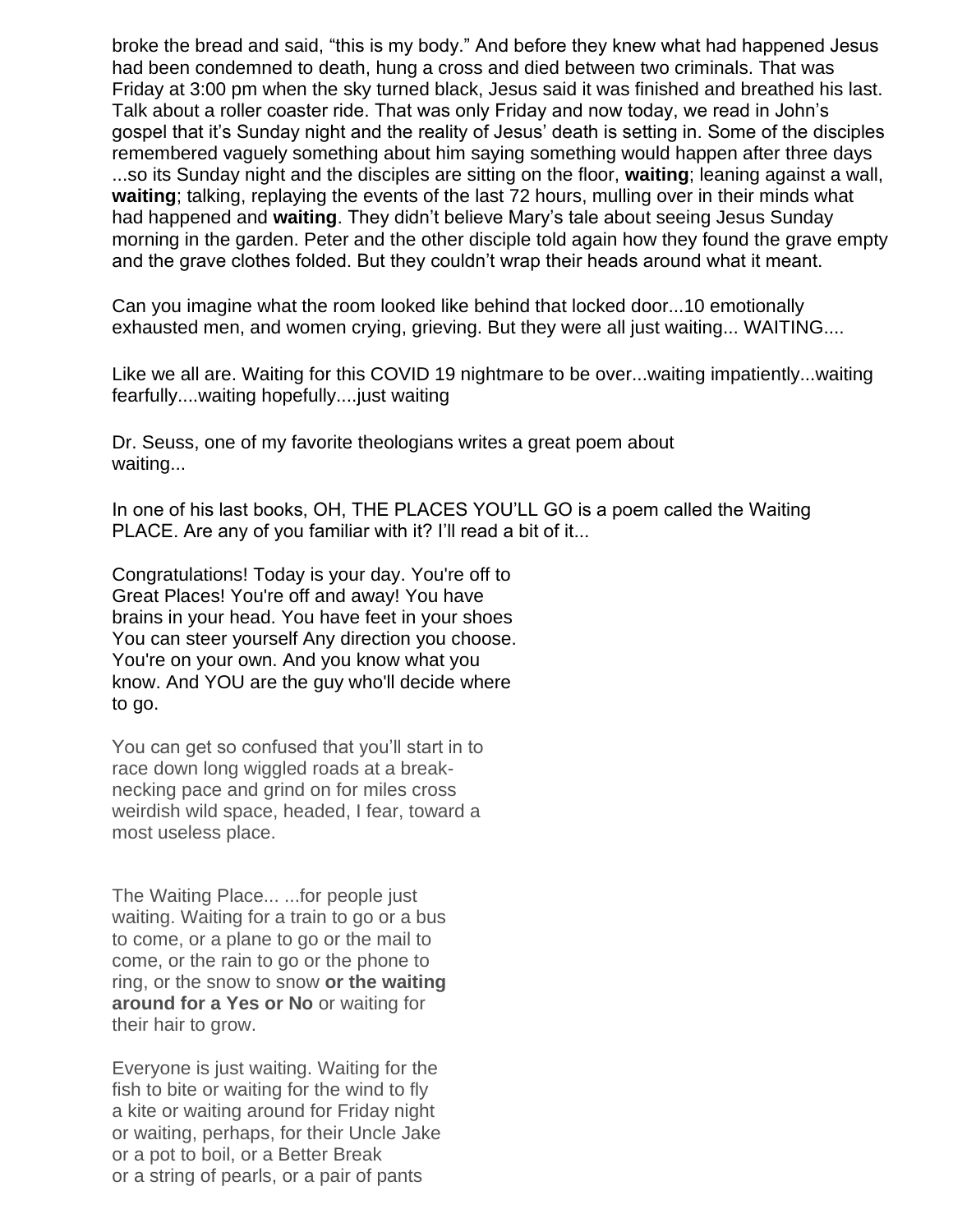or a wig with curls, **or Another Chance.**

Everyone is just waiting.

Dr. Seuss tells us that The Waiting Place is a useless place. But we already know that.

Waiting can be horrible, like waiting to get the results back from a test for cancer. Waiting on pins and needles. This is not the happy anticipatory waiting of Advent or the waiting for a baby to be born.

DEAR FRIENDS. WE are all stuck in an unpleasant holding pattern, we are all waiting for things to go back to normal, so we can go back to what we know how to do.

THE WAITING PLACE, a useless place. The disciples must surely have felt stuck, paralyzed by fear, behind locked doors, grief stricken, and completely and totally unprepared to continue Jesus' ministry. In the next chapter of John's gospel, we read that Peter is uncertain what to do next he goes back to doing the only thing he knows how to do, FISH. HE's a Fisherman. Jesus has called him to fish for people. Jesus called him to build his church. Jesus called him to proclaim the good news of God's reign. Peter went back to what he knew how to do.

And so, a locked room full of sad people waited, and not knowing what to do they waited until... Jesus just shows up.

**When have you been at your lowest point? Sad, grieving, discouraged, frustrated, angry, disappointed? How did you experience God's presence in those days? How did Jesus show up?**

19 When it was evening on that day, the first day of the week, and the **doors of the house where the disciples had met were locked** for fear of the Jews, Jesus came and stood among them and said, "Peace be with you."  $20$  After he said this, he showed them his hands and his side. Then the **disciples rejoiced when they saw the Lord<sup>21</sup>Jesus said to them again, "Peace be with you. As the Father has sent me, so I send you."** <sup>22</sup>When he had said this, he breathed on them and said to them, "Receive the Holy Spirit. <sup>23</sup> If you forgive the sins of any, they are forgiven then; if you retain the sins of any, they are retained."

Again imagine the scene, words can't convey the reaction, the emotional roller coaster reaches the height, Jesus came and stood among them and said, PEACE, he showed them his wounds from the nails and sword, and the disciples rejoiced. Rejoiced! Rejoice! I bet it was as loud as the high school gym when the basketball team won the section final. I imagine laughing and shouting, jumping around and fist pumping, hugging and kissing, and high fives. I imagine tears of joy. Not dead! Not dead! Alive!

Then when the noise settled down, Jesus said again...peace be with you.... he breathed on them the Holy Spirit and said....as God has sent me, so you are now being sent to continue the work that I've begun with you. So I send you. The waiting is over. Jesus is telling them what to do next. They are being sent out of the locked room and into the world to do the very thing that got Jesus killed. They are terrified of the Jewish leaders who had Jesus killed because he had the nerve to heal people and forgive their sins. Now Jesus is sending them out with specific instructions to forgive sin. He is sending them out to be martyrs. All of a sudden, waiting